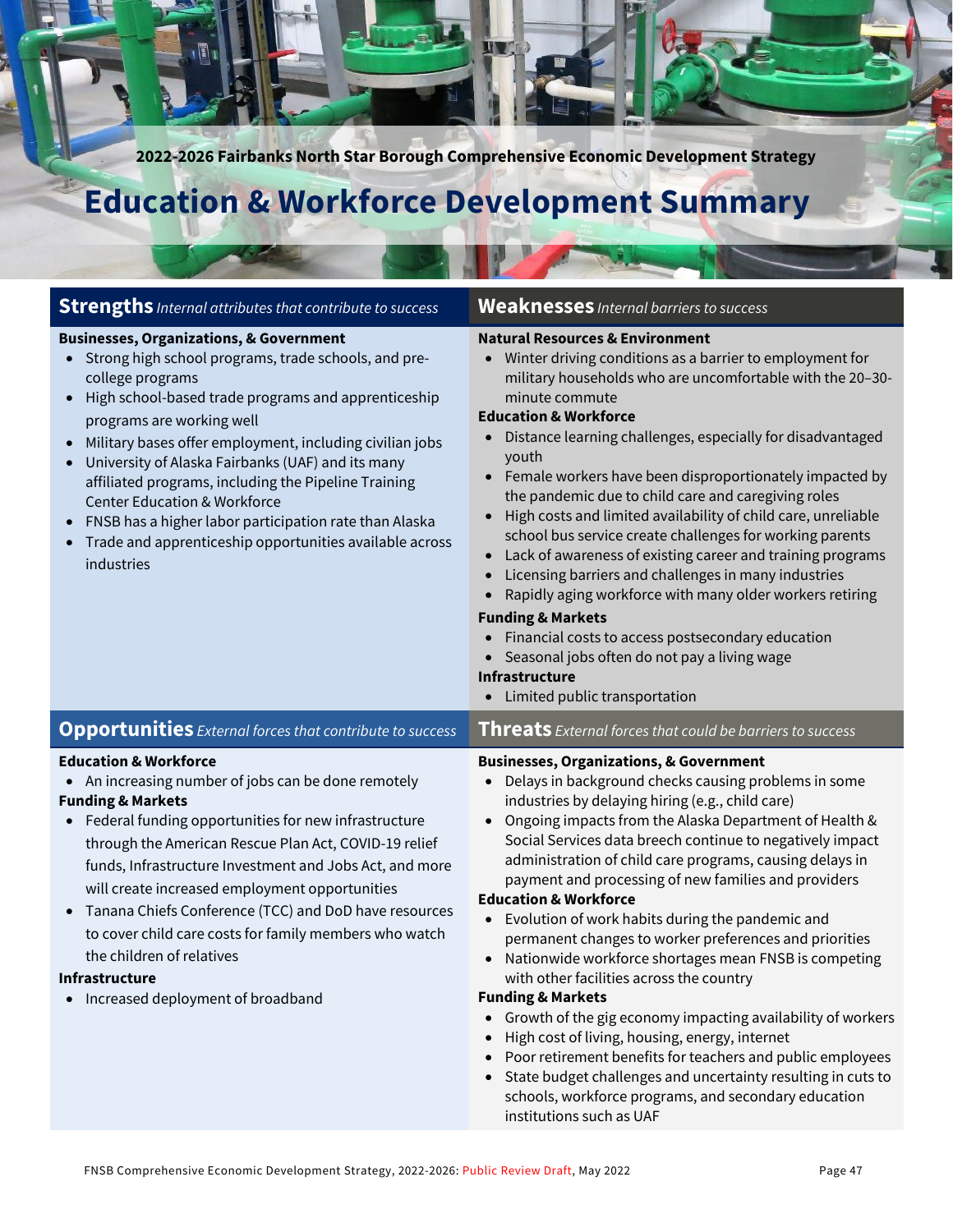| <b>Where</b><br><b>We Are</b> | What measurements can we use to track progress?<br>Where do we want to be in 5 years?                                                                                                              | 2026<br><b>Targets</b> |
|-------------------------------|----------------------------------------------------------------------------------------------------------------------------------------------------------------------------------------------------|------------------------|
| 72%<br>(2019)                 | Labor Force Participation Rate - Percentage of FNSB population 16 years and older who<br>are in the workforce. This number has remained steady over the past 5 years                               | 77%                    |
| \$68,697                      | Average Earnings Per Job - Sum of wages, salaries, earnings divided by # of people<br>employed. This has grown 7% since 2014; FNSB's number is slightly lower than Alaska's<br>average of \$71,106 | \$72,131               |

*Sources: Labor Force Participation Rate from U.S. Census Bureau American Community Survey; Wages from Bureau of Economic Analysis*



*Photo courtesy of University of Alaska Fairbanks*

"Workforce development partners have been working on getting people, such as school counselors, re-trained with refreshed professional development since jobs have changed so much."

"Educating workers is great, but we need to convert it into employment."

"Some local employers treat workers as disposable, as 'warm bodies.' We need to change how our community thinks about workers, even entry level workers."

"People are working differently now. They want more independence, flexibility. Employers and trainers need to figure out how to adapt."

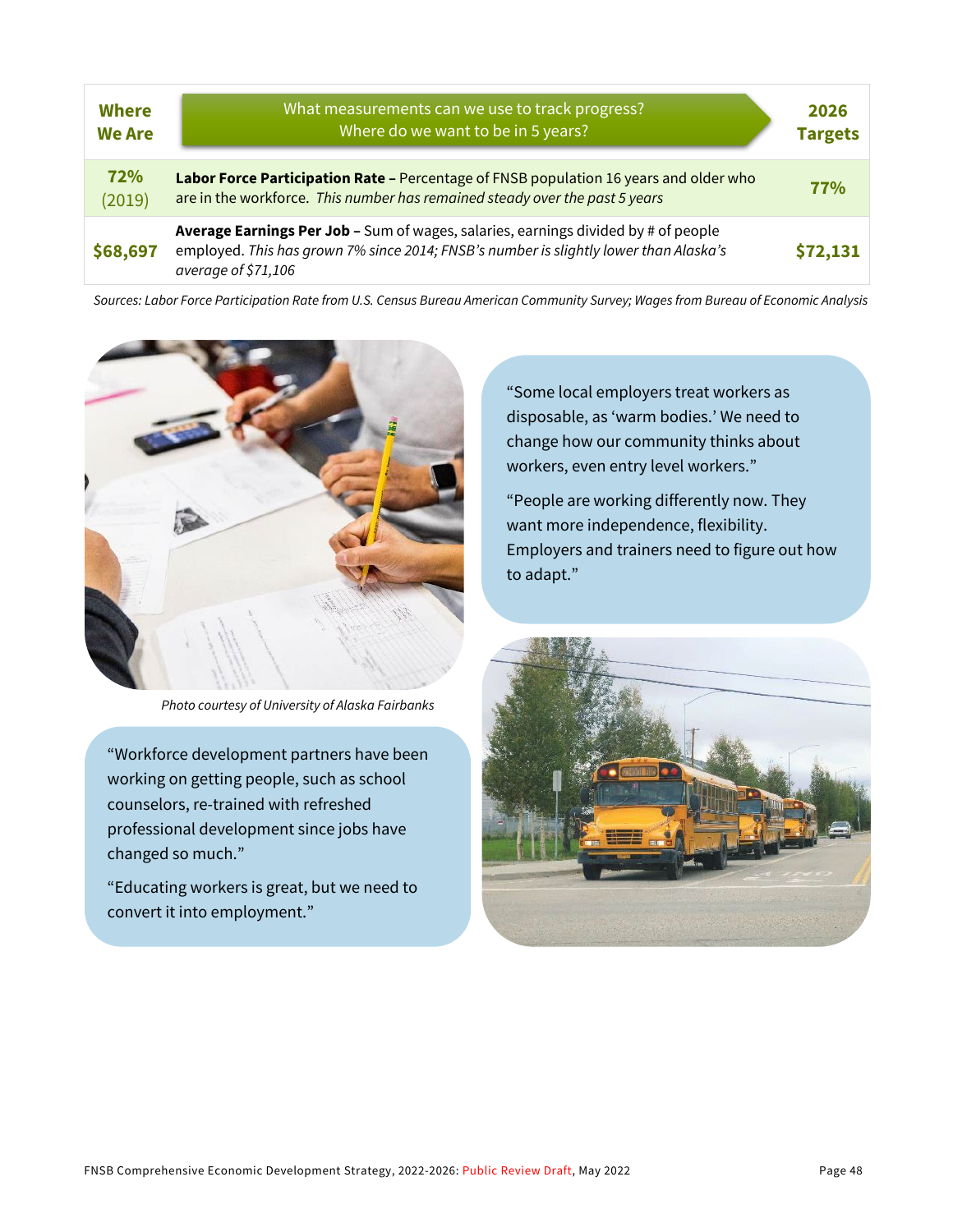### **Education & Workforce Development Objectives** *– Long term improvements and changes we want*

*to see in five years or more*



- 1. FNSB residents will have the education and skills needed for meaningful employment, benefits, livable wages, and a high quality of life.
- 2. Employers will have access to a skilled workforce that meets their unique, long-term hiring needs.

"Child care cost and availability prevents many parents from working."

"We should be building in natural resources curricula into high school. For example, kids need to understand where minerals come from and how they are used. Minerals are a part of our modern world. I think it's really important for upcoming generations to understand that. To accept mines, people they need to make the connection between their daily lives and what mines produce."

"We need to introduce pathway opportunities such as apprenticeship even earlier and help students navigate to programs with the best fit."

### **Strategies & Actions** – *Activities we will implement over the next five years to accomplish goals & targets*

- **1. Support Industry-Specific Employment Needs**  Continue to develop relevant career and technical education training programs to fill industry gaps and improve recruitment for existing programs. *(Objectives 1, 2)*
	- a. Priority employment gaps include educators, health care professionals, mining workers, telecommunication workers, utility operators, agriculture workers, leisure and hospitality employment, construction workers, and aviation.
	- b. Expand the availability of local training and employment events (including job fairs) for residents, university students, and incoming military families to learn about education, training, and employment opportunities available in FNSB.
	- c. Support implementation of Alaska's five workforce development plans, including the Maritime Workforce Plan, Teacher Education Plan, Oil & Gas Workforce Plan, Mining Workforce Plan and Health Workforce Plan.
	- d. Build more robust feedback mechanisms in place so that training pipelines are adaptable and flexible to meet the evolving needs of the future.
	- e. Better integrate industry perspectives into UAF courses so students see relevant opportunities outside of academia.
	- f. Support comprehensive child care industry reform to increase the availability and affordability of child care.
	- g. Conduct employer outreach with information on how to retract and retain workers.

#### **2. Educational Foundations** – Increase support of quality public education from birth to age 18. *(Objectives 1, 2)*

- a. Continue to expand science, technology, engineering, arts, and math (STEAM) education.
- b. Expand career and technical pathways programming in middle and high schools.
- c. Advocate to increase K-12 education funding.
- d. Increase the teaching of critical soft skills in schools.
- e. Support art and creative programming in schools.
- f. Expand early childhood programs and universal pre-K throughout the FNSB and advocate for public funded pre-K program.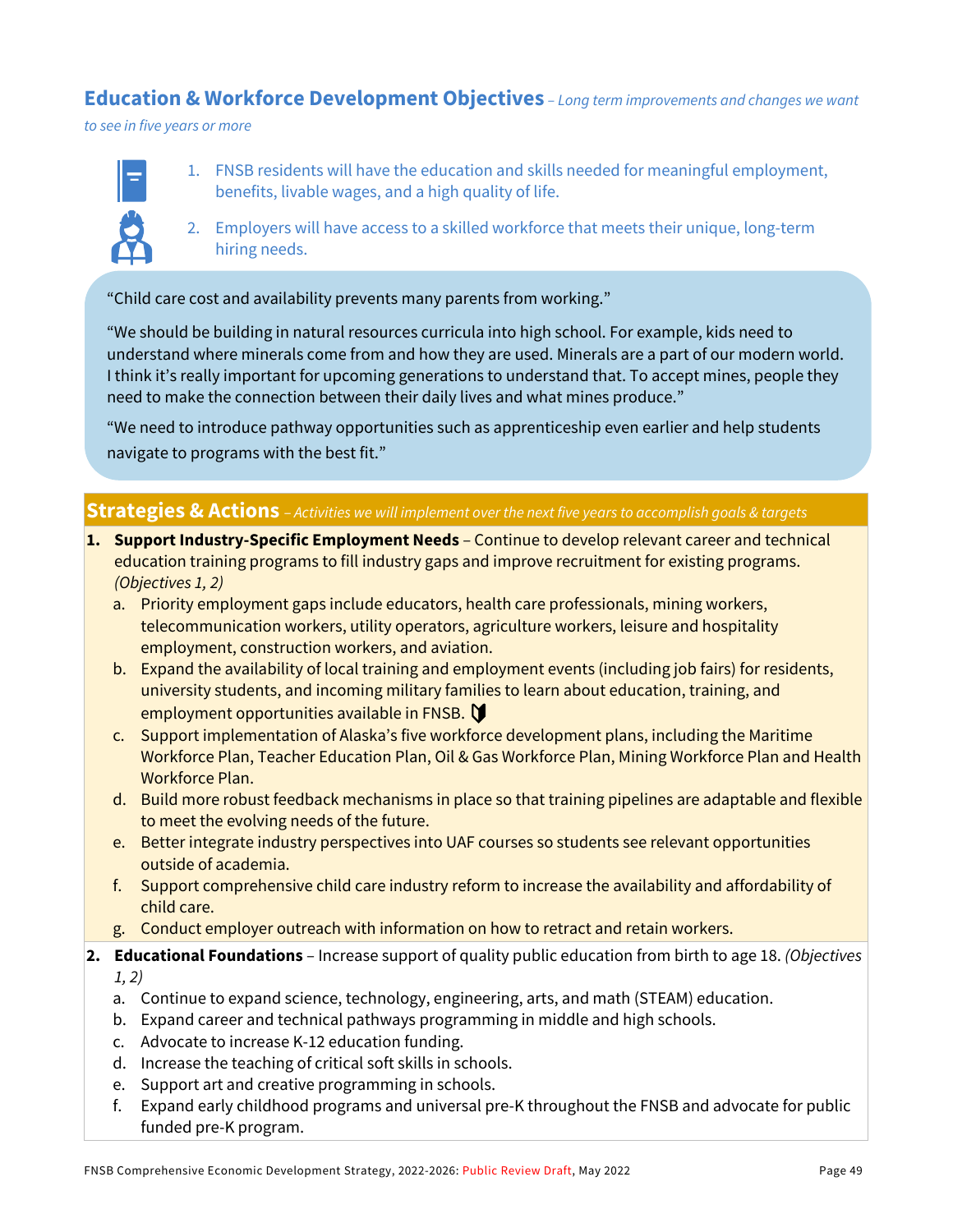- g. Advocate for improved benefits for teachers and public sector workers to improve retention.
- h. Increase one-on-one career counseling with high school seniors.
- **3. Remove Barriers to Employment**  Address barriers to employment. *(Objectives 1, 2)*
	- a. Remove barriers for military spouses to obtain occupational licenses, including in health care; this could include establishing a nurse licensure compact.  $\bigtriangledown$
	- b. Coordinate with the Department of Defense (DoD) to supplement existing information sharing with Air Force and Army families before they arrive in the area.  $\bigtriangledown$
	- c. Encourage FNSB-located Job Centers, workforce development program representatives and large employers to participate in military family welcoming programs.
	- d. Prior to departure, conduct debrief/departure interviews or focus groups with military families regarding experience with FNSB employment and workforce development.
	- e. Expand access to affordable child care services for military households.  $\mathbf \Omega$
	- f. Establish a rideshare program to help DoD household members commute to job centers.



*Photo courtesy of University of Alaska Fairbanks*

### **Other Relevant Resources**

- **Fairbanks North Star Borough School District Strategic Plan**. FNSB School District. December 2019. [View here.](https://www.k12northstar.org/strategic-plan)
- **Eielson Regional Growth Plan**. Fairbanks North Star Borough. 2018[. View here.](http://www.eafbregionalgrowth.com/)
- **UAF Strategic Plan 2027**. University of Alaska Fairbanks. November 2021. [View here.](https://uaf.edu/strategic/goals.php)
- **Alaska Workforce Development Plans (includes Health, Maritime, Mining, Educators and Oil &**  Gas). University of Alaska. [View here.](https://www.alaska.edu/research/wd/plans/)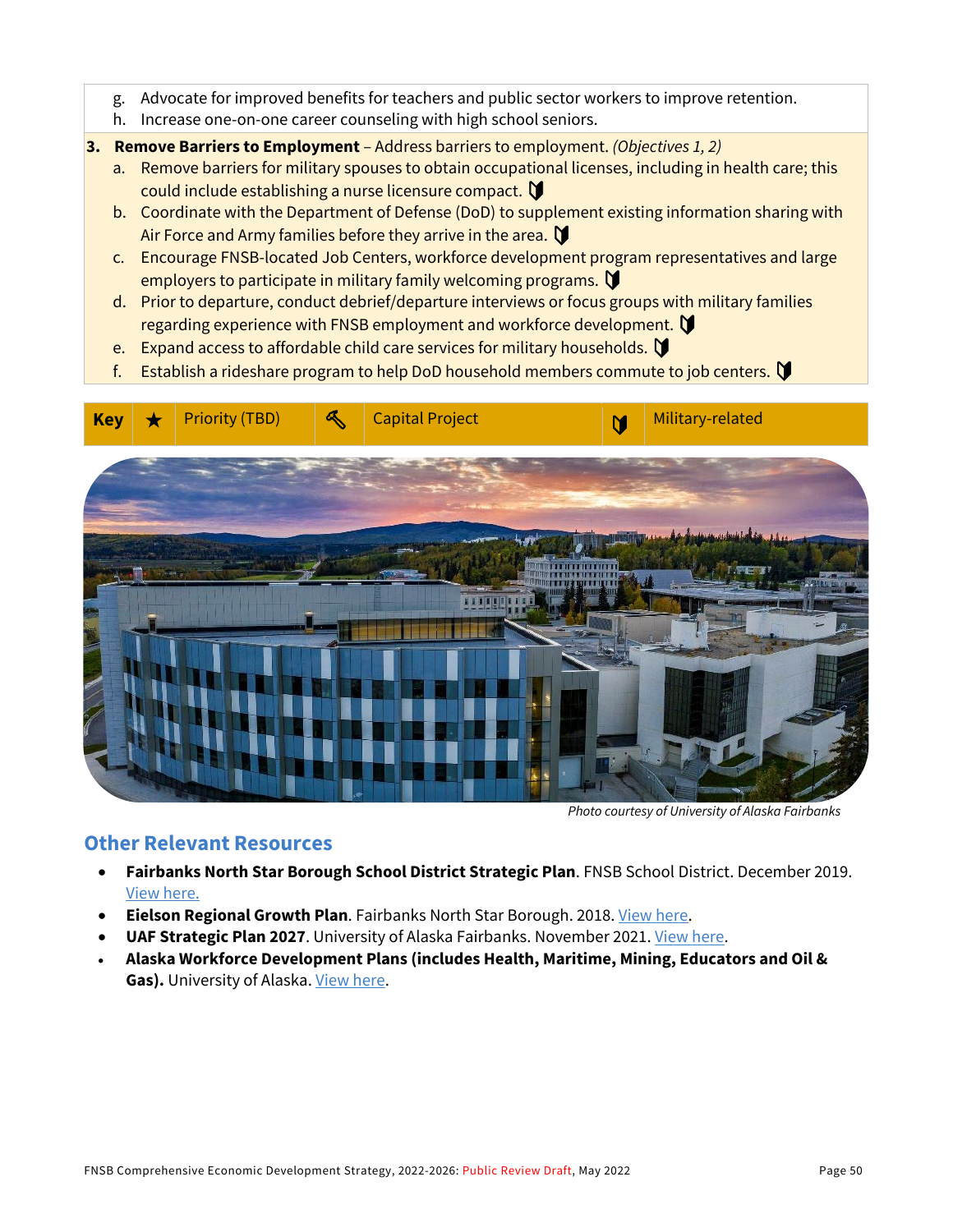# **Education and Workforce Development**

*See Appendix A for a list of acronyms.*

## **Strategy #1: Support Industry-Specific Employment Needs – Continue to develop relevant career and technical education training programs to fill industry gaps and improve recruitment for existing programs.**

| <b>Capital</b><br>Project? | <b>Action</b>  |                                                                                                                                                                                                                                                                                    | Lead                                                      | <b>Support</b>                                                                                                                     | <b>Estimated</b><br><b>Resources</b> | Target<br>Completion |
|----------------------------|----------------|------------------------------------------------------------------------------------------------------------------------------------------------------------------------------------------------------------------------------------------------------------------------------------|-----------------------------------------------------------|------------------------------------------------------------------------------------------------------------------------------------|--------------------------------------|----------------------|
|                            | a.             | Develop programs to fill employment gaps in the following<br>industries: educators, health care professionals, mining<br>workers, telecommunication workers, utility operators,<br>agriculture workers, leisure and hospitality employment,<br>construction workers, and aviation. | <b>FNSB School</b><br><b>District</b>                     | UAF, Alaska Works Partnership, Alaska<br>MEP, Foundation Health Partners,<br>TCC, FNA, industry trade groups,<br>Alaska Job Center | <b>Varies</b>                        | Ongoing              |
|                            | b.             | Expand the availability of local training and employment<br>events (including job fairs) for residents, university students,<br>and incoming military families to learn about education,<br>training and employment opportunities available in FNSB.                               | FEDC, SBDC, UAF,<br><b>FNSB School</b><br><b>District</b> | Eielson Airman & Family Readiness<br>Center (A&FC), Alaska Job Center                                                              |                                      |                      |
|                            | $\mathsf{c}$ . | Support implementation of Alaska's five workforce<br>development plans, including the Maritime Workforce Plan,<br>Teacher Education Plan, Oil & Gas Workforce Plan, Mining<br>Workforce Plan and Health Workforce Plan.                                                            | University of Alaska                                      | Varies by sector                                                                                                                   | <b>Varies</b>                        | Ongoing              |

### **Strategy #2: Educational Foundations – Increase support of quality public education from birth to age 16.**

| <b>Capital</b><br>Project? |                | <b>Action</b>                                                                                                                    | <b>Lead</b>                           | <b>Support</b>              | <b>Estimated</b><br><b>Resources</b> | <b>Target</b><br>Completion |
|----------------------------|----------------|----------------------------------------------------------------------------------------------------------------------------------|---------------------------------------|-----------------------------|--------------------------------------|-----------------------------|
|                            |                | a. Continue to expand STEAM education.                                                                                           | <b>FNSB School</b><br><b>District</b> |                             | <b>TBD</b>                           | Ongoing                     |
|                            | b.             | Expand career and technical pathways programming in<br>middle and high schools.                                                  | <b>FNSB School</b><br><b>District</b> |                             | <b>TBD</b>                           | Ongoing                     |
|                            | $\mathsf{c}$ . | Advocate to increase K-12 education funding.                                                                                     | <b>FNSB</b>                           |                             | <b>TBD</b>                           | Ongoing                     |
|                            | d.             | Increase the teaching of critical soft skills in schools.                                                                        | <b>FNSB School</b><br><b>District</b> |                             | <b>TBD</b>                           | Ongoing                     |
|                            |                | e. Support art and creative programming in schools.                                                                              | <b>FNSB School</b><br><b>District</b> |                             | <b>TBD</b>                           | Ongoing                     |
|                            |                | Expand early childhood programs and universal pre-K<br>throughout the FNSB and advocate for publicly funded pre-<br>K education. | <b>FNSB</b>                           |                             | <b>TBD</b>                           | Ongoing                     |
|                            | g.             | Advocate for improved benefits for teachers and public<br>sector workers to improve retention.                                   | State legislators                     | <b>FNSB School District</b> | <b>TBD</b>                           | Ongoing                     |